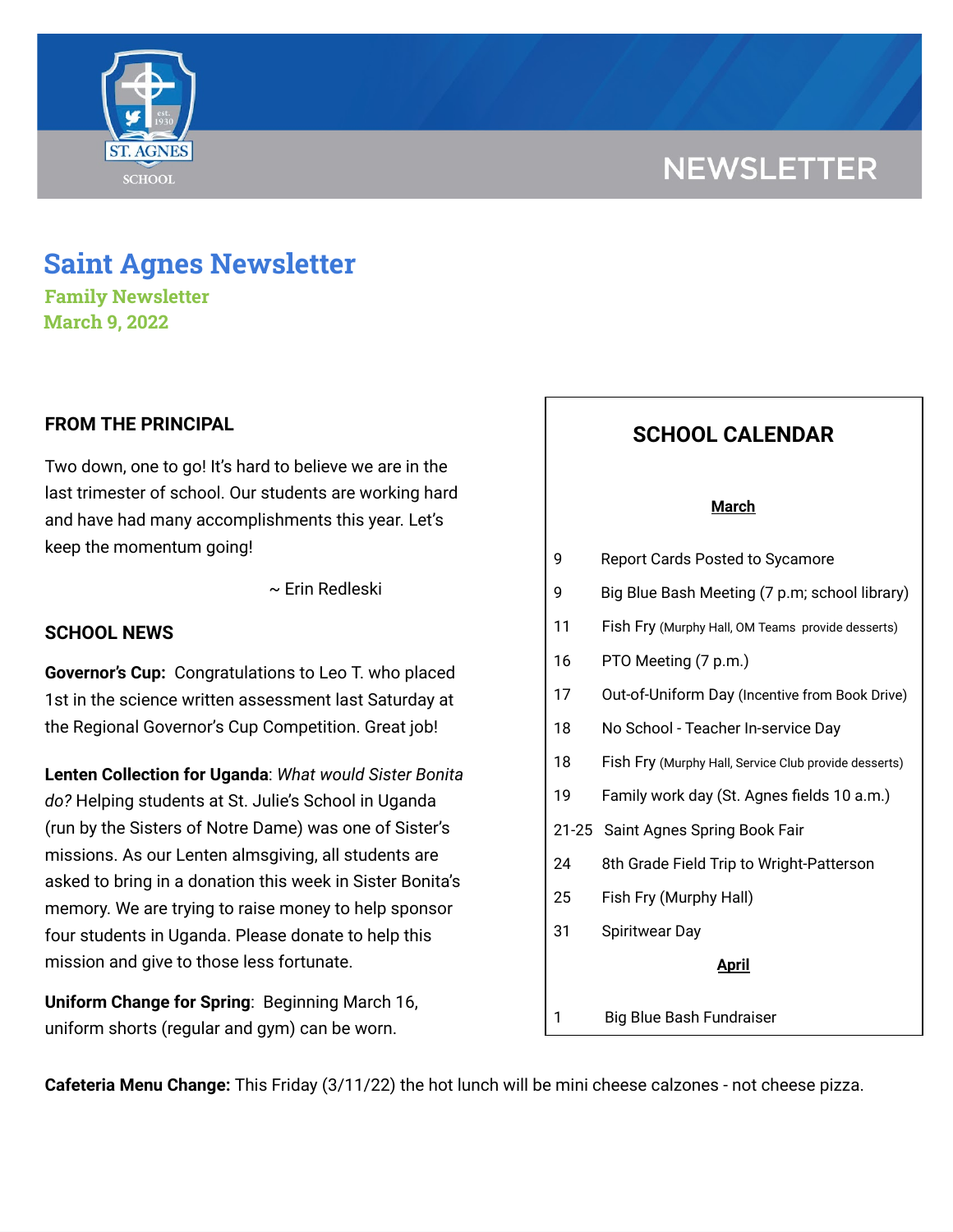Yearbooks: Order your 2021-2022 yearbook now. What's the best way to preserve your child's school year memories? Purchase a yearbook! Our yearbook features a special montage cover and photos from grade level, whole school, and sports activities throughout the year! Yearbook orders are sold online only at [www.ybpay.com.](http://www.ybpay.lifetouch.com/) Use the code 1928022 for our school. Deadline to order is April 13th and yearbooks will be delivered in August 2022.

**Last year's yearbooks (2020-2021 school year)**: We have a few yearbooks from last year available for purchase. Yearbooks cost \$15. Please contact Mrs. Sucher in the school office msucher@saintagnes.com if interested.

**Family Service Hours**: Don't forget to log your service hours in Sycamore. Video [instructions](https://drive.google.com/file/d/1cmYj9N-NF2btSiiG8QdTD20q2RJRpwk7/view?usp=sharing) available here.

# **PTO**

**Big Blue Bash Updates -** Tickets are ON SALE NOW!! Tickets can be purchased electronically at [BBB2022.givesmart.com](http://bbb2022.givesmart.com/). Also available online are Cash! Cash! Cash! tickets and select raffle tickets INCLUDING the *\$500 Saint Agnes Tuition voucher* option!!! Sponsorship options are listed there as well including the new Table Sponsorship option - secure seats for your entire family or crew! Finally - BBB committee meeting this Wednesday, March 9 in the Library at 7!

**BBB Volunteer Opportunities** - Keep an eye out for upcoming volunteer opportunities at the Big Blue Bash! We will be looking for help with decorations, silent auction organization, night of set up, clean up and various tasks during the event. This is a great way to get service hours - everything counts!!!

**Silent Auction Donations** - Thank you everyone who donated items, wine, gift cards and \$\$\$ last week during our carline collection days! If you still want to donate, we will still take it! Donations can be dropped off in the school office or email SaintAgnesSchoolPTO@gmail.com to arrange pick up.

**Cash!Cash!Cash! Ticket Sales update - 10 or more (as of March 6):** Adkins; Aho; Albers; Asman; Barczak; Bishop; Blettner; Branham; Bustamante; Butler; Cartwright; Collins; Costin; Crane; Dailey; Davidson; Dickman,A; Dickman, B&A; Dirheimer; Ditrick; Dougherty; Doyle; Fariello; Faris; Forgiel; Fredric; Fullenkamp; Garrison; Graham; Hail; Hasslebeck; High; Huss; Jordan; Kinzer; Kramer; Kreutzjans, O&H; Lantz; Lindloff; Long; Lynch; Lyons; Martinkovic; Mauller; McDormott; McGonigal; McHugh; McNeely; Minardi; Minning; Murray; Nienaber (A,N,L,&E); O'Hara; O'Neill; Ortwein; Olexia; Randolph; Riney; Russell; Ruwe; Schneider; Schoborg; Schroeder; Seither; Seitz; Speed; Steedman; Summe; Tainter; Tanner; Terrell; Weber; Weidner; Wilson; Woolley. Great work everyone, keep them coming! Reminder - CCC Tickets can be purchased online at **[BBB2022.givesmart.com](http://bbb2022.givesmart.com/)** or you can email SaintAgnesSchoolPTO@gmail.com if you would like more paper tickets.

### **Mission Statement of Saint Agnes School**

Saint Agnes School exists to provide excellence in Catholic education while inspiring and empowering our students to live the Gospel message of Jesus Christ. As compassionate and faithful Christians, we continue to pursue our spiritual journey, achieve our highest academic potential, and be stewards of the Catholic faith to others.